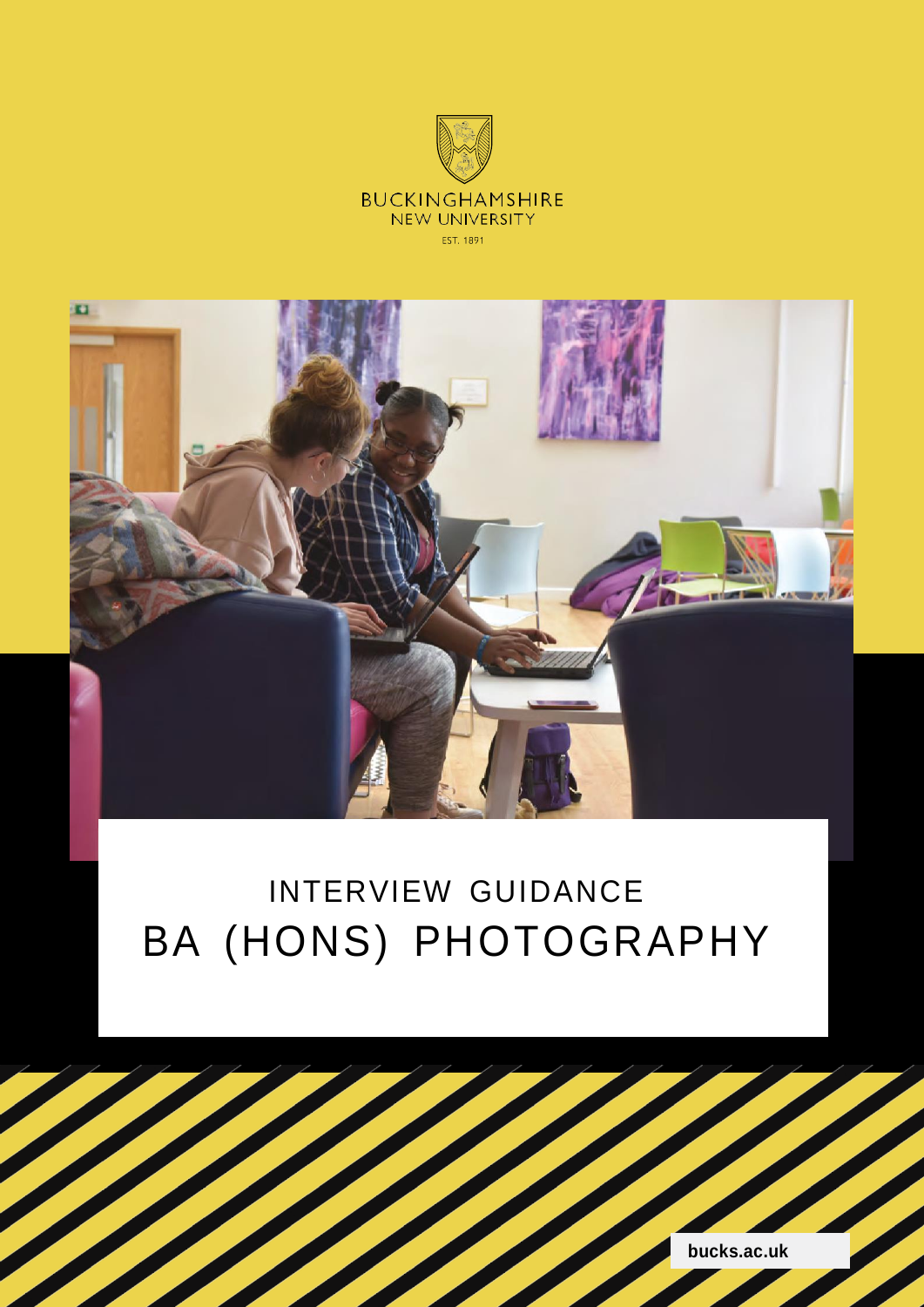

*Photograph by Level 5 BA (Hons) Photography student, Nadia Hanif*

# Preparing for your interview

**Admissions will inform you if you have been selected for interview and will send you an email invitation for one with a member of the course team.**

Please read carefully, the following information and instructions, which are intended to help you with your interview.

For your interview, you are required to prepare and present either an ePortfolio (PDF file), an online webpage or a physical portfolio. You will need to be prepared to talk about your work with your interviewer.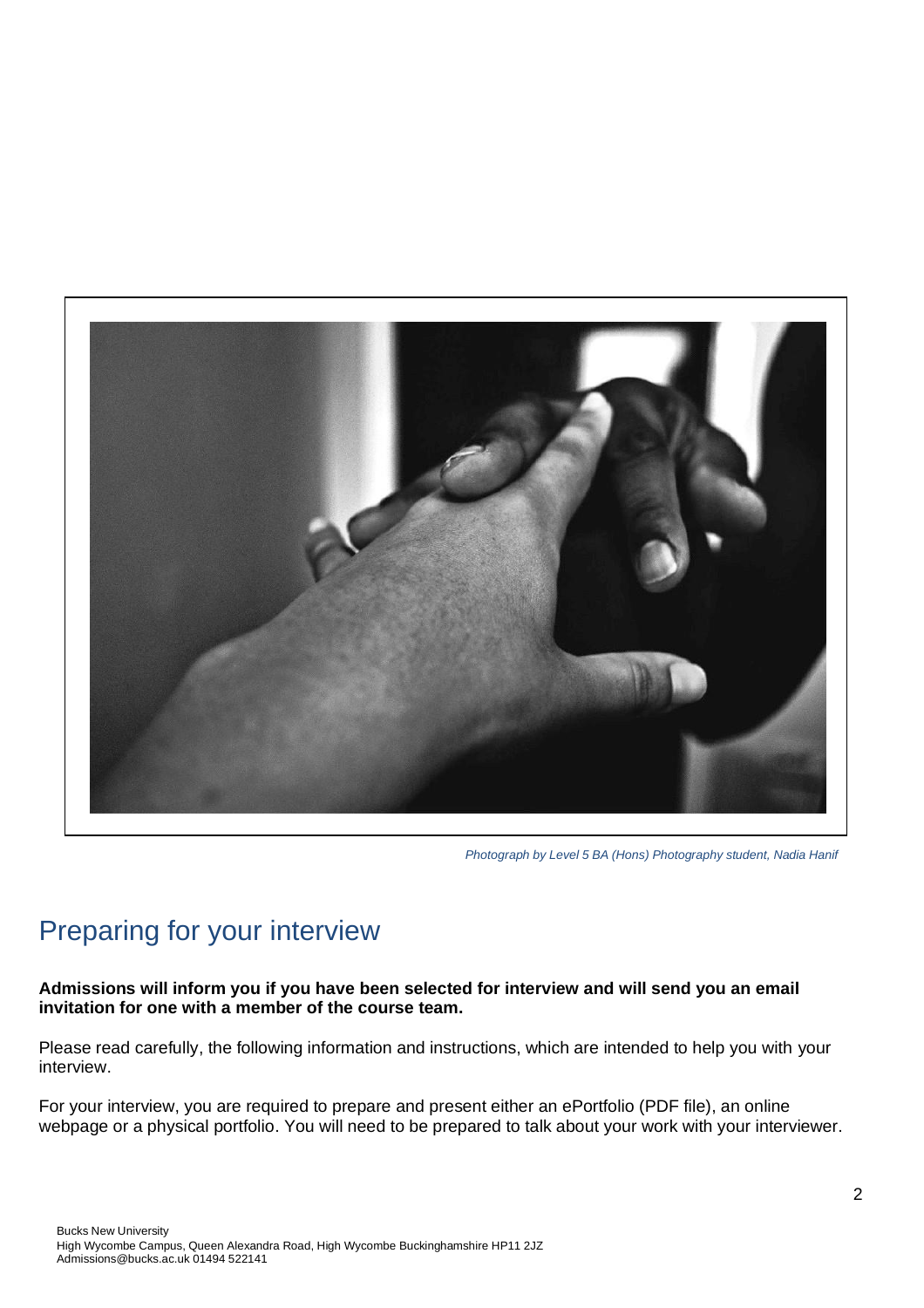## The Portfolio



Your portfolio is a collection of work that represents your creative potential and demonstrates your ability and interest in your chosen subject. Its quality is an important factor in securing a place on the course. It is likely that the interviewer will look at your portfolio with you so be sure that you are able to discuss each piece of work: why you chose that topic, what you were trying to achieve, and the process you went through to achieve the final product.

When preparing your portfolio, think of your audience, your strengths, and what you are trying to express to the interviewer. Try to make your portfolio as clear and as organised as possible. It is advisable to present the work in related groups, rather than in chronological order, as this will show how your ideas develop.

## What should be included?

- Your portfolio should include the strongest examples of your creative work; follow your instincts but also seek advice from your teachers
- Portfolios can vary from student to student but typically a portfolio can contain work from a variety of media. Quality is better than quantity so only include **12 to 20** pieces that you consider best demonstrates your diversity
- If you have created 3D pieces of work (e.g. as part of an installation or gallery exhibit), photographs of these can also be included
- Include any school/college coursework (specifically photography). Applicants currently on a Foundation Diploma Art & Design course can present a range of outcomes, but examples of photography-based approaches should be evidenced
- Also consider a selection of personal work/photographs or anything similar which reflects your interests
- Where possible, you should also include a sample of written work from your most recent studies e.g. essay or contextual report in any art or media-related subject